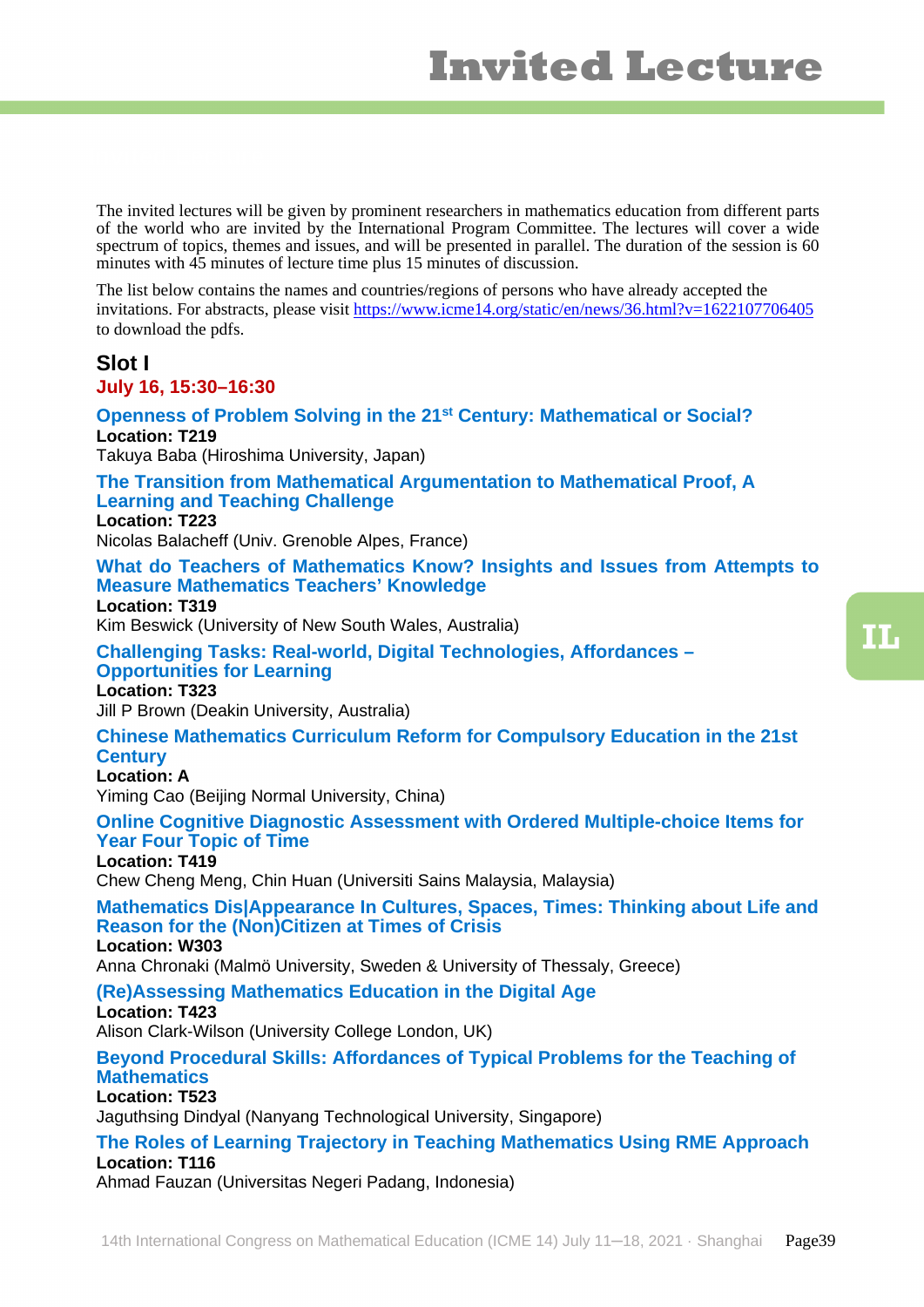#### **Students' Learning Pathways in Structured Problem Solving as a Context for Productive Discussion in Mathematics Professional Development Location: T218**

Keiko Hino (Utsunomiya University, Japan)

**Developing Mathematical Practices within Communities of Mathematical Inquiry Location: T316** 

Roberta Hunter (Massey University, New Zealand)

**The Ladder and Slide Framework for Visualizing the Integration of Technology by Mathematics Teachers in Their Classes Location: T418** 

Houssam S. Kasti (Haigazian University Beirut, Lebanon)

**What Can History Do for the Teaching of Mathematical Modelling in Scientific Contexts: Why and How?**

**Location: W201** 

Tinne Hoff Kjeldsen (University of Copenhagen, Denmark)

**The Relevance of Taking into Account the Semantic, Syntactic, Semiotic, Epistemological and Praxeological Dimensions in Didactic Studies: Case of High School Algebra and the Local Approximations at the Beginning of the University Location: W313** 

Rahim Kouki (University Tunis EI Manar, Tunisia)

## **Teaching Maths in Secondary (Middle and High) Schools: Complex Strategy and Its Successful Implementation**

#### **Location: W215**

Oleksandr Kryzhanovskiy (Academic Gymnasium No.45, Ukraine)

**Principles of Genetic Constructivism** 

#### **Location: W107**

Ladislav Kvasz (Charles University, Czech)

**A Constructivist Approach Towards Teaching and Learning Mathematics in Singapore: Rationale, Issues, and Challenges**

**Location: W301**

Ngan Hoe Lee (Nanyang Technological University, Singapore)

**Math Problem Posing: Students' Learning, Teachers' Professional Growth and Parental Involvement**

#### **Location: W315**

Shuk-kwan S. Leung (Sun Yat-sen University, Taiwan, China)

**Using Virtual Manipulatives and Explicit Instruction to Teach Mathematical Concepts to Students with Autism Spectrum Disorders** 

#### **Location: T225**

Di Liu (East China Normal University, China)

#### **Attitudes in Mathematics Education**

#### **Location: T519**

Pietro Di Martino (Università di Pisa, Italy)

# **Mathematics for Human Flourishing**

**Location: W211** 

Francis Edward Su (Harvey Mudd College, USA)

#### **Relationship between Teacher Knolwedge and Teacher Noticing: A Cross-lagged Analysis of a Two-Wave Study Location: S**

Xinrong Yang (Southwest University, China)

m.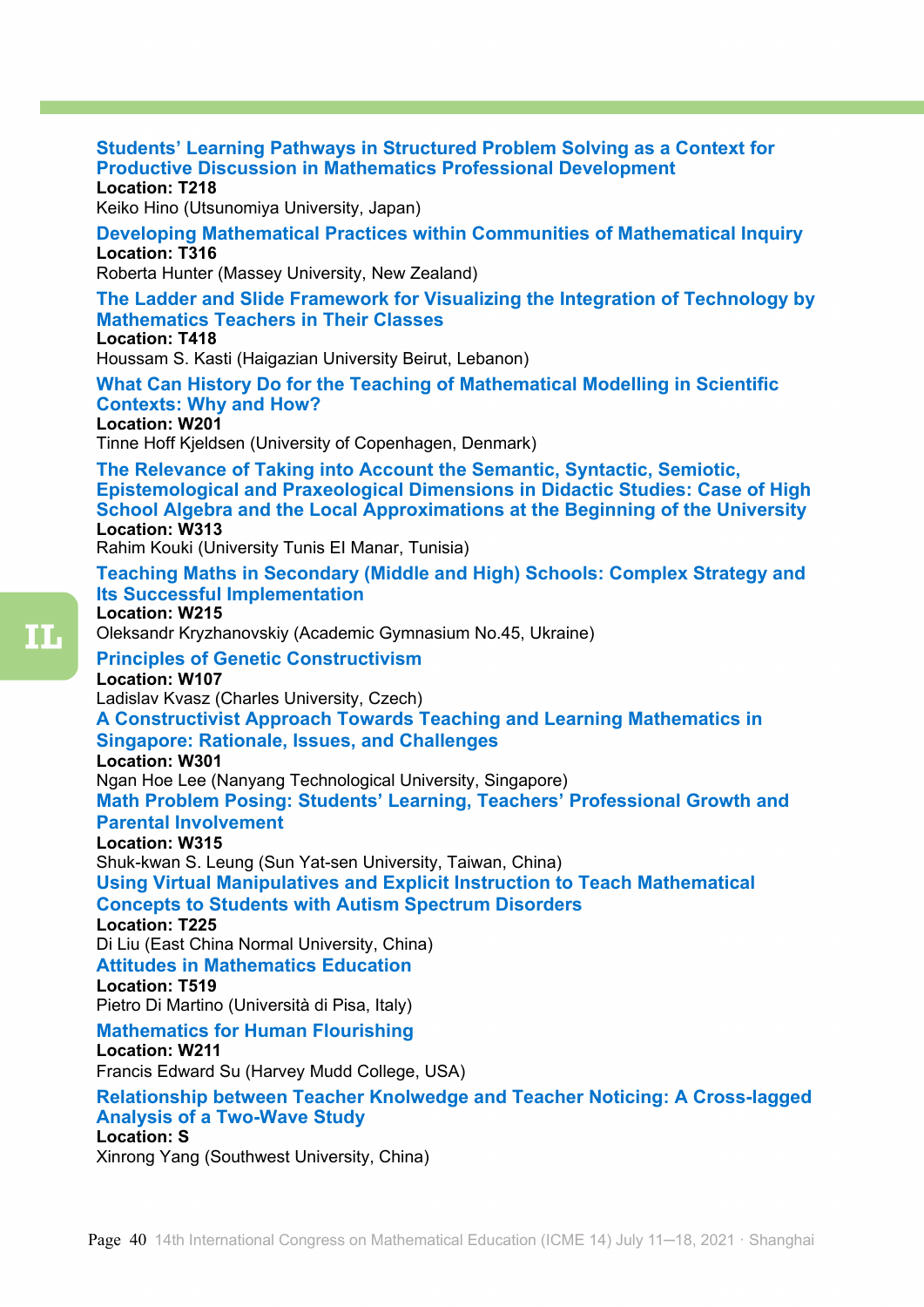TT.

#### **Slot II July 17, 17:00–18:00**

**Why Language Diversity Matters in Mathematics Education Location: T219**

Richard Barwell (University of Ottawa, Canada)

**Seeking Social Justice in Mathematics Teaching and Learning Location: T223**

Robert Q. Berry, III, Ph.D. (University of Virginia, USA)

**Textbook Transformation as a Form of Textbook Development: Approaches, Issues and Challenges from a Social and Cultural Perspective Location: A**

Lianghuo Fan (East China Normal University, China)

**Promoting Active Learning via Problem Solving for Teachers and Students Location: T319**

Patricio Felmer (University of Chile, Chile)

**Experimentations in Mathematics Education with Art and Visuality Location: T323**

Cláudia Regina Flores (Federal University of Santa Catarina, Brazil)

**Recognizing the Invisibilized Relational Labor of Black Learners in the U.S.: Conceptualizing Racialized and Gendered Work of Mathematics Learning Location: W303**

Maisie Gholson (University of Michigan, USA)

**Chinese Lesson Study in Mathematics: A Local Practice or a Global Innovation? Location: T419**

Rongjin Huamg (Middle Tennessee State University, USA)

**A Study on the Characteristics of Teacher-student Interaction in Mathematics Classroom of Chinese Senior High Schools in the Information Technology Environment** 

## **Location: S**

Zhongru Li and Chaoran Gou (Southwest University, China)

#### **Fostering Student Agency in learning Mathematics: Perspectives from Expert Teachers in Shanghai**

#### **Location: T225**

Jun Li (East China Normal University, China), XingFeng Huang (Shanghai Normal University, China), Hua Huang (Shanghai Municipal Education Commission, China)

#### **Effects of Instructional Videos on Students Learning**

**Location: T423**

Rachel Ka Wai Lui (The University of Hong Kong, Hong Kong SAR, China)

#### **On the Notion of Mathematical Competence**

**Location: T519**

Mirko Maracci (University of Pavia, Italy)

#### **The Power of Mathematical Tasks for Teacher Training**

**Location: T523**

Salomé Martínez (Universidad de Chile, Chile)

**Mathematical Instruction and Textbook Use in Post-secondary and Tertiary Contexts: A Discussion of Methods**

#### **Location: T116**

Vilma Mesa (University of Michigan, USA)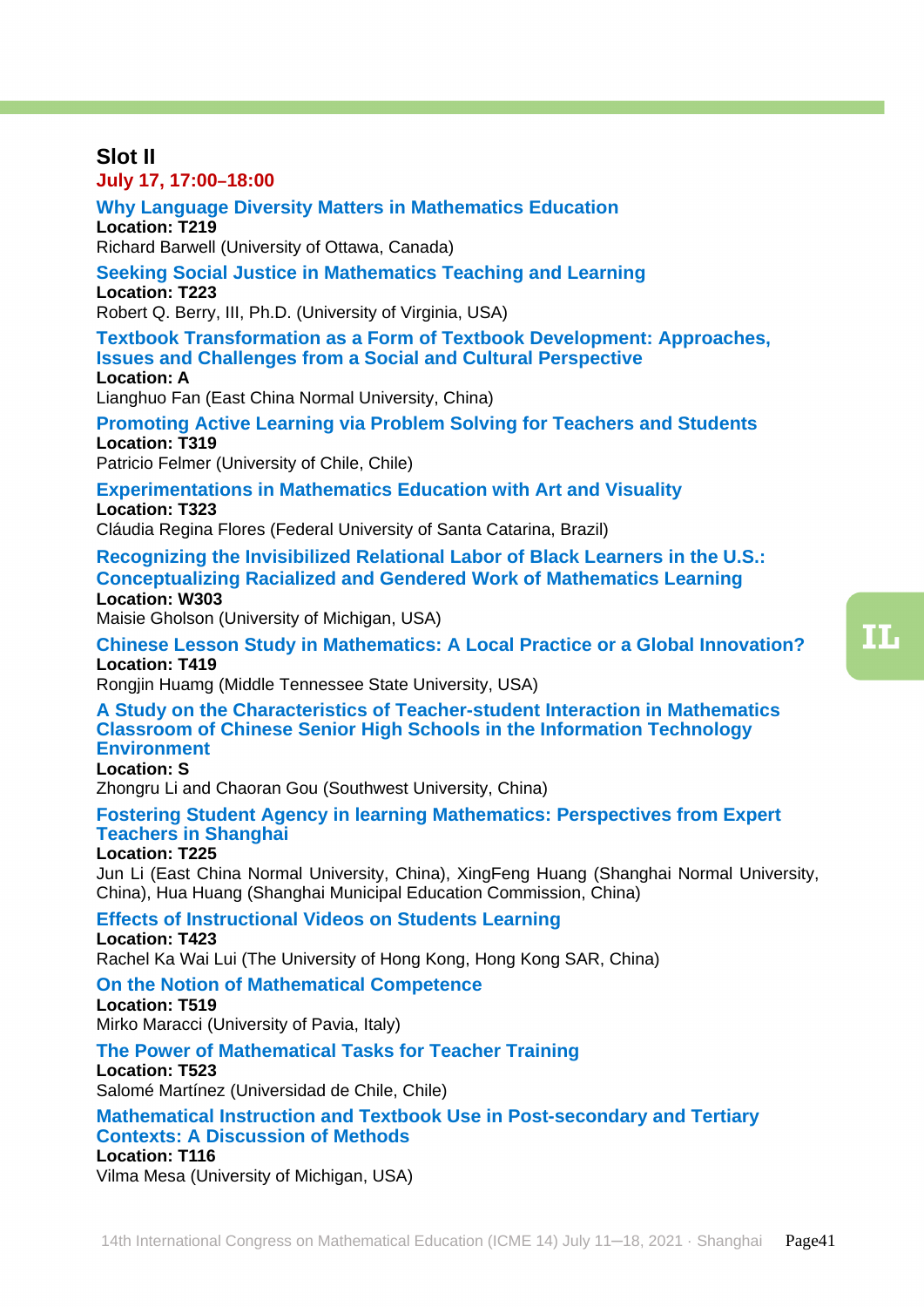## **Proposed Pedagogical Content Knowledge Tool for Assessing Teachers' Proficiency in Mathematical Knowledge for Teaching Location: T218** Marguerite K. Miheso-O'Connor (Kenyatta University, Kenya) **Interdisciplinarity for Mathematics and Science Education: Complexity and Didactical Issues Location: W313** Fernand Malonga Moungabio (Université Marien NGOUABI, Republic of CONGO) **Trends, Emphases, and Potential Shifts in Research on Discussion in Mathematics Teaching Location: T316** Reidar Mosvold (University of Stavanger, Norway) **Information Technology in Teaching Mathematics at High Schools in Vietnam Location: T418** Nguyen Chi Thanh (Vietnam National University, Vietnam) **Further Questions about the Language as Resource Approach to Multilingual Mathematics Learning Location: W201** Núria Planas (Universitat Autònoma de Barcelona, Spain) **Investigating Mental Mathematics' Solving Processes: The Development of a Research Program Location: W215** Jérôme Proulx (Université du Québec à Montréal, Canada) **Digital Technologies, Cultures and Mathematics Education Location: W301** Ana Isabel Sacristán (Cinvestav, Mexico) **Developing Caring and Socio-politically Aware Beginning Teachers of Mathematics Location: W315** Marilyn E. Strutchens, Brea Ratliff (Auburn University, USA) **Modelling and Digital Technologies: Experiences and Challenges for Teacher Education Location: W203**

Mónica E. Villarreal (Universidad Nacional de Córdoba, Argentina)

**Learning Analytics to Support Student in the Context of Mathematical Inquiry Location: W211**

Michal Yerushalmy (University of Haifa, Israel)

m.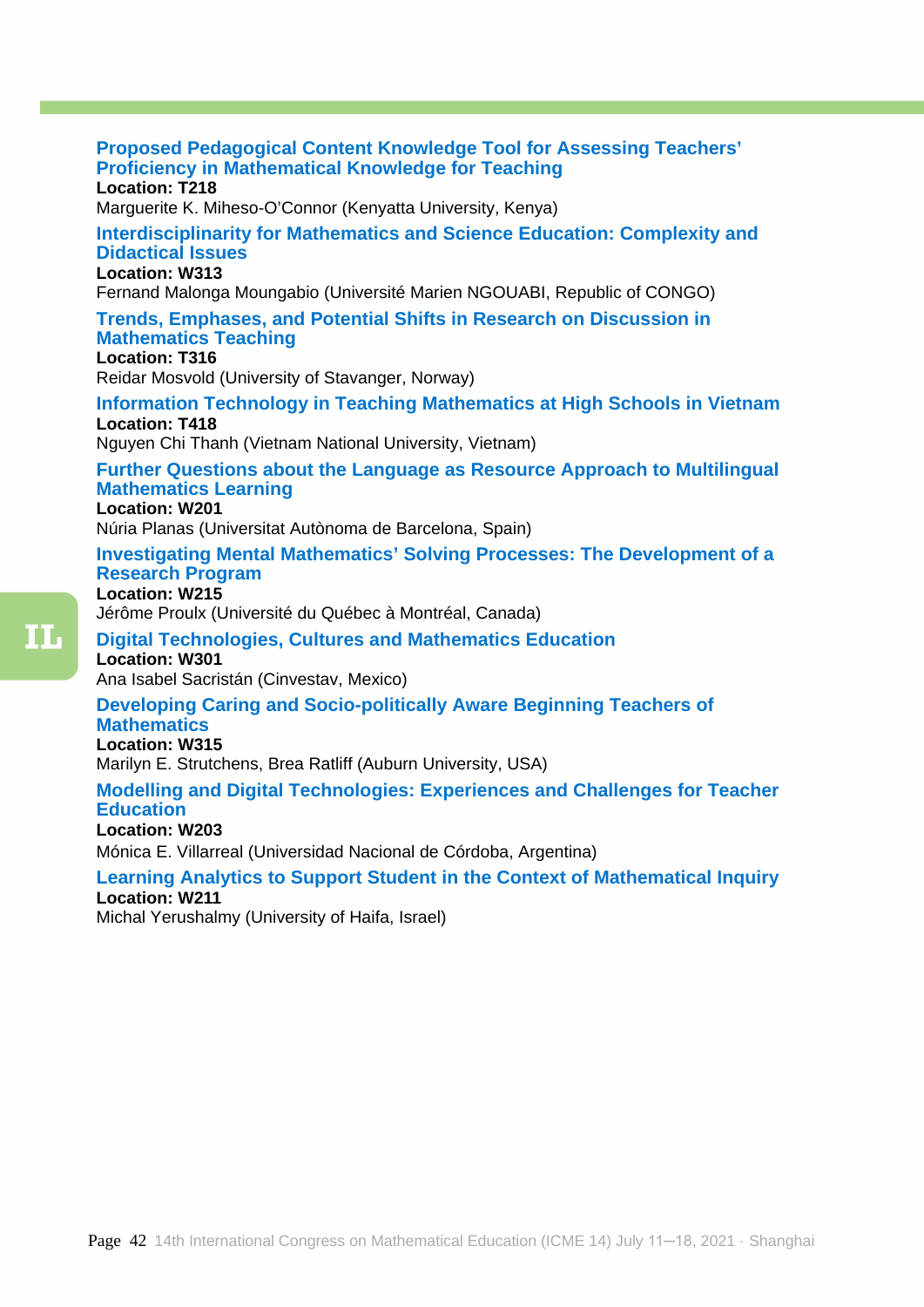## 14th International Congress on Mathematical Education (ICME 14) July 11-18, 2021 · Shanghai Page43 **Slot III July 18, 15:00–16:00 Embodied Design: Bringing Forth Mathematical Perceptions Location: T225**  Dor Abrahamson (University of California Berkeley, USA) **Learning from Variability in Students' Mathematics Classroom Participation Location: T223**  Megan Franke (University of California, USA) **Examining Interchangeability of Three Mathematics Tests in the College Entrance Examinations in China Location: S**  Chunlian Jiang (University of Macau, Macao SAR, China) **Are you Really Teaching Mathematics? What Education Can Learn from History Location: T219** Po-Hung Liu (Chin-Yi University of Technology, Taiwan, China) **Language and learning mathematics: A socio-cultural approach to academic literacy in mathematics Location: T319**  Judit N. Moschkovich (University of California, USA) **Enhancing Language as a Catalyst for Developing Robust Understanding – A Topic-specific Research Approach Location: T323**  Susanne Prediger (TU Dortmund University & IPN Leibniz Institute Kiel, Germany) **Professional Development of Mathematics Teachers: Perspectives and Experience from East Africa Location: T419**  Veronica Sarungi (Aga Khan University, Pakistan) **Influence of University-based Learning Opportunities on the Professional Development of Future Mathematics Teachers Location: T423**  Björn Schwarz (University of Vechta, Germany) **Advances in Argumentation and Mathematics Education Location: T519**  Baruch B. Schwarz (The Hebrew University of Jerusalem, Israel) **The Affecting of the Traditional Numeration System by Western Currency Introduced after Coastal Contact with Africa: A Case Study of Mental Arithmetic Procedures of the Yoruba-Idaasha of Benin Republic (West Africa) Location: T523**  Aimé Dafon Segla (Université d'Abomey-Calavi Benin Republic, Benin) **Learning Transversal Knowledge through Research Situations: Example of Discrete Mathematics Experimentation on the Problem of Packing Equal Circles Location: T116**  Ahmed Semri (Université des Sciences et de la Technologie Houari Boumedienne, Algeria) **Mathematics: Code for Interdisciplinary Dialogues Location: T218**  Hyunyong Shin (Korea National University of Education, Korea) **Culture and Mathematics or Mathematics in the Service of a Universal Civilization Location: T316**  Moustapha Sokhna (Université Cheikh Anta Diopde Dakar, Senegal)